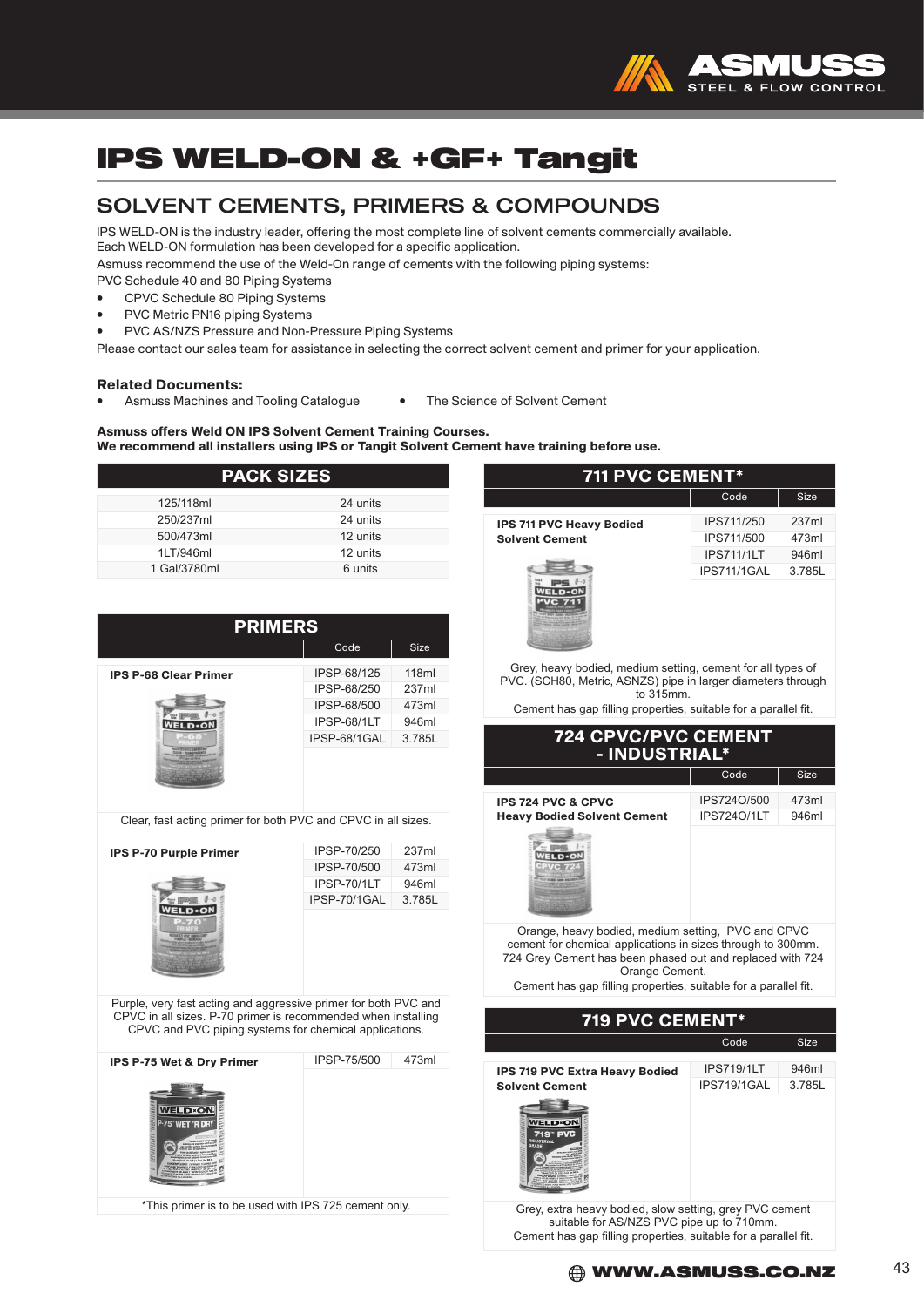# IPS WELD-ON & +GF+ Tangit

### SOLVENT CEMENTS, PRIMERS & COMPOUNDS

| <b>700 PVC CEMENT</b>                                                                                                                                 |                                                                            |                                            |
|-------------------------------------------------------------------------------------------------------------------------------------------------------|----------------------------------------------------------------------------|--------------------------------------------|
|                                                                                                                                                       | Code                                                                       | <b>Size</b>                                |
| <b>IPS 700 PVC Regular Bodied</b><br><b>Solvent Cement</b>                                                                                            | IPS700/125<br>IPS700/250<br>IPS700/500<br><b>IPS700/1LT</b><br>IPS700/1GAL | 118ml<br>237ml<br>473ml<br>946ml<br>3.785L |
| Clear, regular bodied, fast setting, PVC cement for AS/NZS PVC<br>pipe of all classes and pressures through to 100mm.<br>*Not suitable for SCH80 Pipe |                                                                            |                                            |

705 PVC CEMENT Code Size IPS705/125 118ml IPS 705 PVC Medium Bodied Solvent Cement IPS705/250 237ml IPS705/500 473ml IPS705/1LT 946ml IPS705/1GAL 3.785L **WELD**-ON

Grey, medium bodied, fast setting, PVC cement for both AS/NZS PVC pipe and PVC Schedule 80 pipe through to 100mm.

| <b>JOINTING COMPOUNDS</b>                                                                                                                                                                                                                |                |             |
|------------------------------------------------------------------------------------------------------------------------------------------------------------------------------------------------------------------------------------------|----------------|-------------|
|                                                                                                                                                                                                                                          | Code           | <b>Size</b> |
| <b>IPS White Seal</b>                                                                                                                                                                                                                    | IPSWSEAL/125   | 118ml       |
| <b>PTFE Pipe Jointing Compound</b>                                                                                                                                                                                                       | IPSWSEAL/250   | 237ml       |
|                                                                                                                                                                                                                                          | IPSWSEAL/500   | 473ml       |
| et Lubri<br><b>EAG DU</b><br>IPS White Seal is a white grit free, extreme duty pipe joint<br>compound with a special blend of homogenized Teflon®<br>particles and non-toxic oils. Not for fluorine, molten metals or<br>oxygen systems. |                |             |
| <b>PTFE Thread Tape</b>                                                                                                                                                                                                                  | <b>THT/012</b> | 12mm        |
|                                                                                                                                                                                                                                          |                |             |
|                                                                                                                                                                                                                                          |                |             |

#### SPECIAL APPLICATIONS Code Size IPS725/500 473ml IPS 725 Wet & Dry PVC Solvent Cement IPS 735 Wet 'N Fast IPS735/125 118ml PVC Extremely Fast Setting IPS735/250 237ml Solvent Cement IPS735/500 473ml IPS735/1LT 946ml IPS735/1GAL 3.785L WELD-ON Blue, medium bodied, extremely fast setting, blue PVC cement for AS/NZS PVC pipe of all classes and pressures through to 100mm, when quick line pressurisation is required. IPS 747 Pool & Spa Cement IPS747/500 473ml  $-1$ **WELD** ON Weld-On® 810™ (A & B) Kit IPS180/4OZ 4oz IPS180/500 473ml Two-component, high strength, low VOC reactive adhesive. Product can withstand very high pressure and is high impact resistant. Great for repairing cracks or leaky pipe valves and

fittings. It has excellent gap-filling property which is ideal for fabricating fittings and joining saddles to pipe. Also good for bonding large diameter PVC & CPVC pipe and fittings.

| <b>TANGIT CEMENT &amp; PRIMER</b>                               |                        |             |
|-----------------------------------------------------------------|------------------------|-------------|
|                                                                 | Code                   | <b>Size</b> |
| <b>Tangit Solvent Cement</b><br>Tanai<br>PVC-U                  | 799298001<br>799298003 | 250gm<br>1L |
| Tangit ABS / CPVC / PVC<br><b>Cleaner</b><br>lanai              | 799298010              | 1L          |
| <b>Tangit PVC / CPVC</b><br><b>DTX Special Cement</b><br>Tanait | 799298031              | 500ml       |